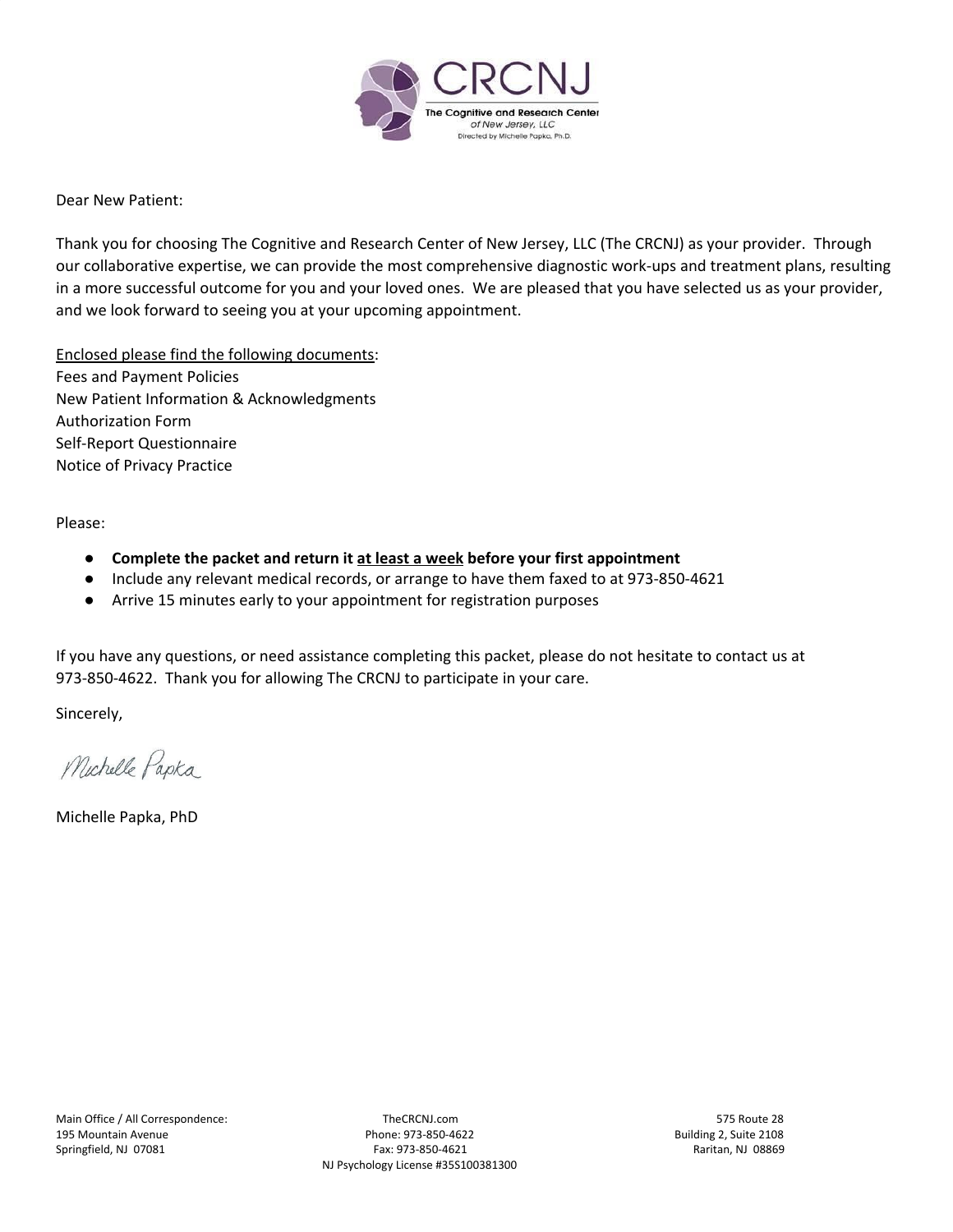

#### **Fees and Payment Policies**

Please refer to the attached table for current fees and co-pays for specific services.

**Neuropsychological Evaluations:** The Cognitive and Research Center of New Jersey, LLC ("The CRCNJ") bills per hour and applies this fee to all time associated with the evaluation, including all face-to-face time as well as the time that the doctor devotes to the review of records, scoring of tests, report writing, and communicating with other healthcare professionals in the interest of providing integrated healthcare.

**Psychotherapy Services:** The CRCNJ bills per 45-60 minute session for individualized, group, and psychoeducational sessions.

**Cancellation / Missed Appointment Policy:** A 48 hour cancellation policy is strictly enforced. Without 48-hour notice, all patients are responsible for paying for reserved and pre-preparation time at the **out-of-pocket rate**.

The CRCNJ reserves the right to utilize a legal collections process for any unpaid balances. If balances remain unpaid, even after multiple attempts to receive payment owed, a legal collections process will be employed by The CRCNJ to collect outstanding balances. In such cases, the following information about the patient will be disclosed to the third party represented by The CRCNJ: name, address, social security number, date of birth, dates of service for which payment is due, amount owed.

**Insurance Coverage: THE CRCNJ PARTICIPATES ONLY WITH TRADITIONAL MEDICARE**. If you are covered by a **PRIVATE** Medicare plan (i.e. Advantage plan), The CRCNJ **DOES NOT** participate with your plan. As a courtesy to such patients, The CRCNJ will bill you out-of-pocket at a reduced rate comparable to Medicare fees. Since many plans include benefits for psychological services, the patient is responsible for learning about the relevant policies of his/her health insurance plan that may make reimbursement possible. In all cases, patients are responsible for any charges not covered by their insurance.

If the patient **IS** insured by **Traditional Medicare as the PRIMARY carrier:** The CRCNJ will bill Medicare for the services rendered. If Medicare accepts and agrees to payment, Medicare will pay 80% of the claim and often forward the claim to the secondary carrier. In some cases, secondary insurance will cover the remaining 20%. It is the patient's responsibility to be knowledgeable of his/her benefits. The patient is responsible for paying the 20% not covered by Medicare. If/when The CRCNJ receives payment from secondary insurance companies to cover all, or any part of the 20% co-pay, The CRCNJ will promptly refund such payment to the patient. Therefore, a co-payment of 20%, payable by check or credit card, is required prior to any service rendered. The patient is fully responsible for any unpaid balances.

If the patient IS NOT insured by Traditional Medicare as the PRIMARY carrier: It is the patient's responsibility to pay The Cognitive and Research Center of New Jersey, LLC directly and seek reimbursement from their insurance carrier independently if s/he **wishes to do so.** This also includes patients insured by **PRIVATE** Medicare plans. Payment in full by cash, check or credit card is required prior to services rendered. For Neuropsychological Evaluations, payments will be collected in installments as outlined in the attached table. The CRCNJ will provide an invoice to each patient containing all necessary information for claim submission (i.e., procedure codes, and diagnosis codes, identifying information). Account balances must be paid in full prior to the Neuropsychological Feedback visit and release of reports. Reimbursements will be issued in a timely manner.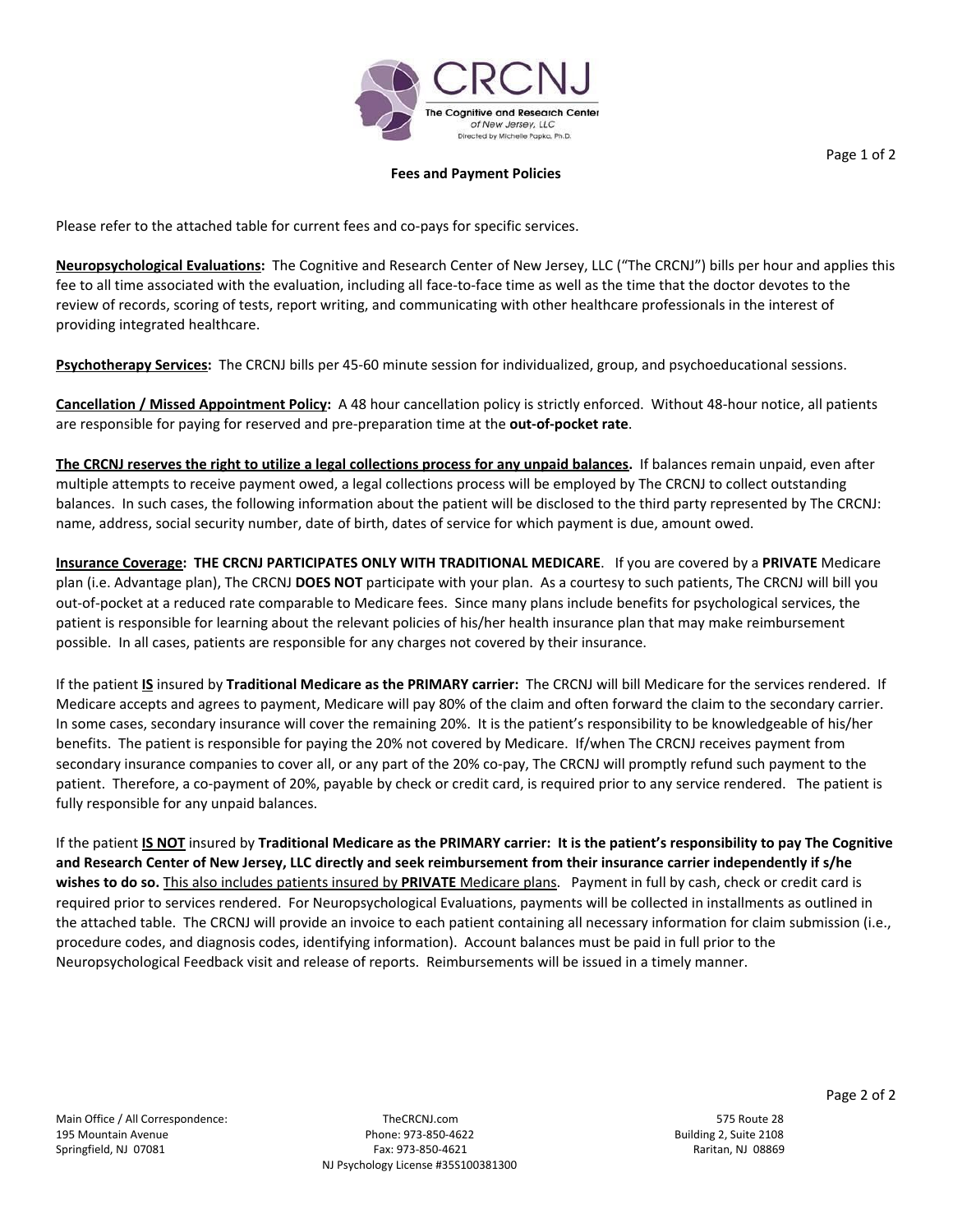

#### **PAYMENT INFORMATION**

| <b>Services</b> (if seen by a PhD)    | Copay for <b>Medicare</b><br>Patients | Out-of-Pocket Payment for<br>Private Medicare patients only                                          | Out-of-pocket Payment for Patients<br>without Medicare |
|---------------------------------------|---------------------------------------|------------------------------------------------------------------------------------------------------|--------------------------------------------------------|
| Psychotherapy                         |                                       |                                                                                                      |                                                        |
| First visit                           | \$31.28                               | \$156.42                                                                                             | \$210.00                                               |
| Subsequent visits                     | \$30.34                               | \$151.70                                                                                             | \$210.00                                               |
| <b>Psychoeducational Series</b>       | \$30.34                               | \$151.70                                                                                             | \$210.00                                               |
| <b>Group Therapy</b>                  | \$6.05                                | \$30.24                                                                                              | \$30.00                                                |
| <b>Consult only</b>                   | \$60.92                               | \$304.58                                                                                             | \$420.00                                               |
| <b>Follow Up</b>                      | \$71.71                               | \$358.56                                                                                             | \$525.00                                               |
| <b>Neuropsychological Evaluation:</b> |                                       |                                                                                                      |                                                        |
| -Memory Eval: 2 sessions*             | \$185.75                              | \$928.75                                                                                             | \$1,575.00                                             |
| -Other Eval: 3 sessions*              | \$260.55                              | \$1302.77                                                                                            | \$1995.00                                              |
|                                       |                                       | * If additional sessions are needed, payment will be adjusted accordingly per hour spent by provider |                                                        |

| <b>Services</b> (if seen by LCSW) | Copay for <b>Medicare</b><br>Patients | Out-of-Pocket Payment for<br>Private Medicare patients only |
|-----------------------------------|---------------------------------------|-------------------------------------------------------------|
| Group Therapy                     | \$4.54                                | \$22.68                                                     |
| Psychotherapy                     | \$22.76                               | \$113.78                                                    |
| <b>Psychoeducational Series</b>   | \$22.76                               | \$113.78                                                    |

Please read the Fees and Payment Policies agreement carefully and contact the office with any questions before signing this document.

- If paying by check, please make the check payable to **The Cognitive and Research Center of New Jersey, LLC**. Please note there will be a \$35.00 service charge on all returned checks.
- If paying by credit card, please complete the credit card authorization authorizing The CRCNJ to bill the credit card company for any monies owed.

| <b>Patient Signature:</b>        | Date: |
|----------------------------------|-------|
| <b>Legally Authorized</b>        |       |
| <b>Representative Signature:</b> | Date: |

Main Office / All Correspondence: TheCRCNJ.com 575 Route 28

195 Mountain Avenue Phone: 973-850-4622 Building 2, Suite 2108 Springfield, NJ 07081 **Fax: 973-850-4621** Fax: 973-850-4621 Raritan, NJ 08869 NJ Psychology License #35S100381300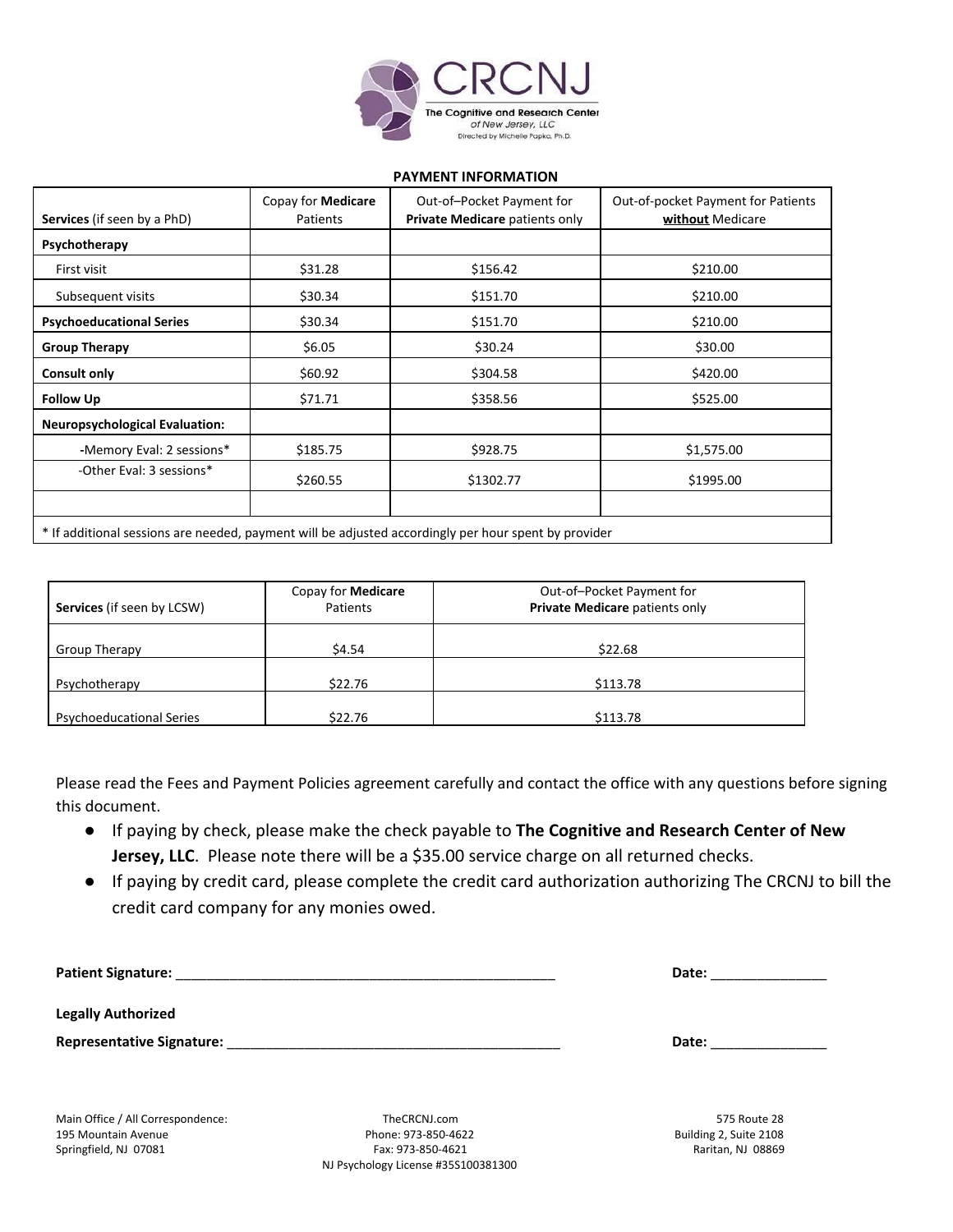

# **New Patient Information & Acknowledgments** Page 1 of 2

|                                                                                                                                                                                                                                | Is the contact a legal guardian or holder of POA/Health Proxy? $\square$ Yes $\square$ No If yes, please provide documentation.*                                                                                               |
|--------------------------------------------------------------------------------------------------------------------------------------------------------------------------------------------------------------------------------|--------------------------------------------------------------------------------------------------------------------------------------------------------------------------------------------------------------------------------|
|                                                                                                                                                                                                                                | <b>Insurance Information</b> - Please bring your insurance card to the first scheduled appointment                                                                                                                             |
|                                                                                                                                                                                                                                |                                                                                                                                                                                                                                |
|                                                                                                                                                                                                                                |                                                                                                                                                                                                                                |
| <b>Medicare Authorization and Release:</b>                                                                                                                                                                                     |                                                                                                                                                                                                                                |
| Is Medicare is your primary insurance carrier? $\Box$ Yes $\Box$ No.                                                                                                                                                           |                                                                                                                                                                                                                                |
|                                                                                                                                                                                                                                | I authorize the release of any medical or other information necessary to process this claim. I authorize payment of medical benefits                                                                                           |
|                                                                                                                                                                                                                                | to The Cognitive and Research Center of New Jersey, LLC ("The CRCNJ") for services provided.                                                                                                                                   |
| Patient Signature: with a state of the control of the control of the control of the control of the control of the control of the control of the control of the control of the control of the control of the control of the con | Date: the contract of the contract of the contract of the contract of the contract of the contract of the contract of the contract of the contract of the contract of the contract of the contract of the contract of the cont |
| <b>Legally Authorized</b>                                                                                                                                                                                                      |                                                                                                                                                                                                                                |
| Representative Signature: Manual Account of the Contract of the Contract of the Contract of the Contract of the                                                                                                                | Date: and the state of the state of the state of the state of the state of the state of the state of the state                                                                                                                 |
|                                                                                                                                                                                                                                | *If the authorization is signed by a personal representative of the patient, a description and documentation of such representative's                                                                                          |
| authority to act for the patient must be provided.                                                                                                                                                                             |                                                                                                                                                                                                                                |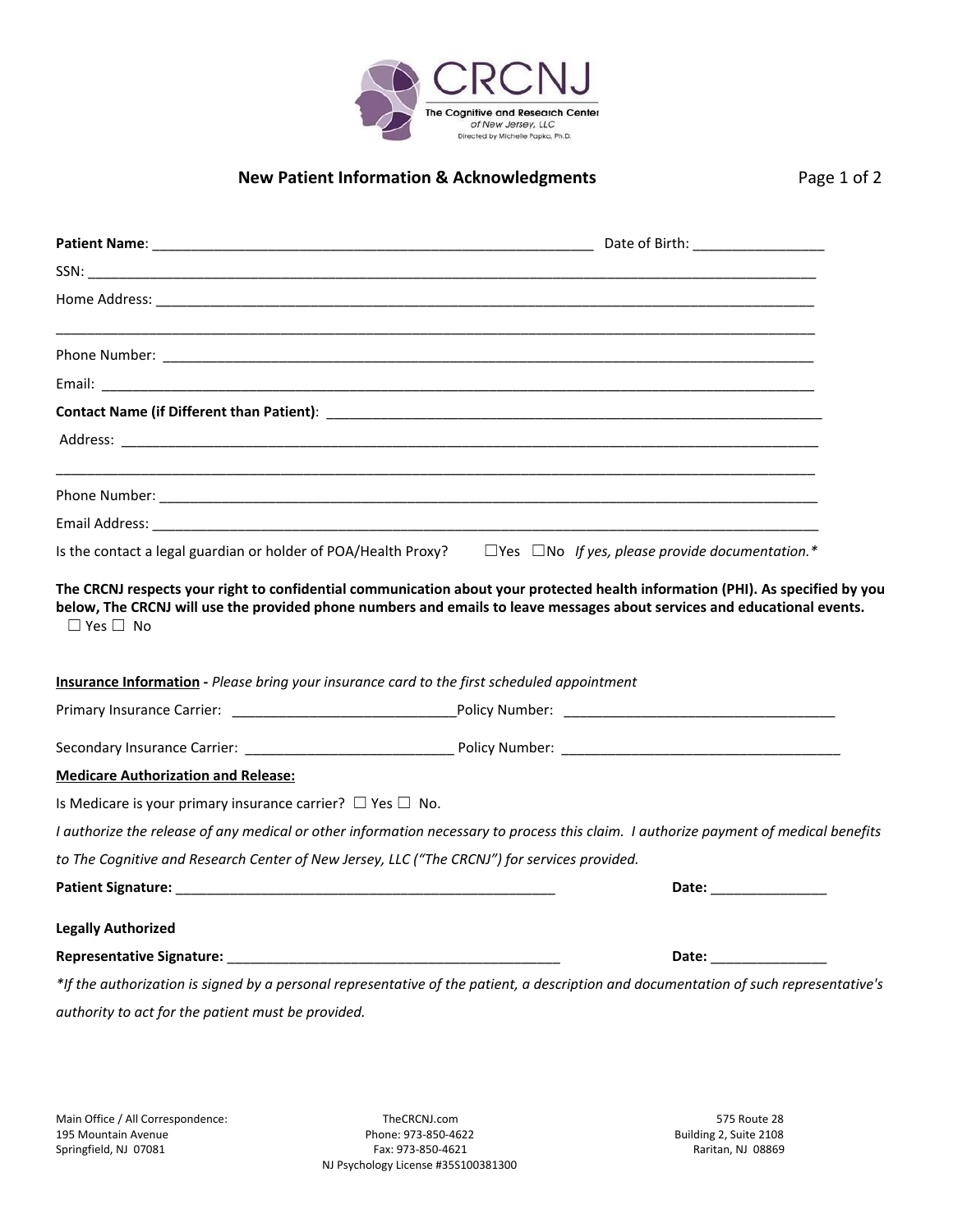

## New Patient Information & Acknowledgments Page 2 of 2

**Credit Card Authorization:**

I authorize The Cognitive and Research Center of New Jersey, LLC ("The CRCNJ") to charge the credit card below for any unpaid balances for services rendered. Charges will correspond to amounts detailed in the Fees and Payment Policies Agreement. This authorization shall remain in effect until terminated by me in writing.

|  | Card Type: Card Type: Card Type: Card Type: Card Type: Card Type: | Discover |
|--|-------------------------------------------------------------------|----------|
|  |                                                                   |          |

I understand that, in order for The CRCNJ to bill the credit card above, the following information will be released to the credit card company: the cardholder's name, date of service for which cardholder is being charged, and the amount owed.

Cardholder's Signature Date

**Acknowledgment of Notice (See the Notice of Privacy Practice attached)**

1) I have received and reviewed the Notice of Privacy Practices. I understand and agree to the contents of this Notice.

- 2) I understand that the professionals at The Cognitive and Research Center of New Jersey, LLC share confidential patient information in an effort to work as a collaborative team in the delivering of patient care.
- 3) I also understand that I may contact The Cognitive and Research Center of New Jersey, LLC should I have questions regarding my rights as a patient of this provider.

**Database Acknowledgment:** The CRCNJ conducts clinical trials, research, and offers workshops and other educational programs within our disciplinary fields. Please check below to indicate whether we may enter your information into an internal database to be used for research or other purposes and contact you in the future to let you know of any relevant activities you may wish to consider.

| $\Box$ Yes $\Box$ No                                                                                                                               |       |
|----------------------------------------------------------------------------------------------------------------------------------------------------|-------|
| <b>Patient Signature:</b><br><u> Alexander de la construcción de la construcción de la construcción de la construcción de la construcción de l</u> | Date: |
| <b>Legally Authorized</b>                                                                                                                          |       |
| <b>Representative Signature:</b>                                                                                                                   | Date: |
|                                                                                                                                                    |       |

Main Office / All Correspondence: TheCRCNJ.com 575 Route 28 195 Mountain Avenue Phone: 973-850-4622 Building 2, Suite 2108 Springfield, NJ 07081 **Fax: 973-850-4621** Fax: 973-850-4621 Raritan, NJ 08869 NJ Psychology License #35S100381300

\_\_\_\_\_\_\_\_\_\_\_\_\_\_\_\_\_\_\_\_\_\_\_\_\_\_\_\_\_\_\_\_\_\_\_\_\_\_\_\_\_\_\_\_\_\_\_ \_\_\_\_\_\_\_\_\_\_\_\_\_\_\_\_\_\_\_\_\_\_\_\_\_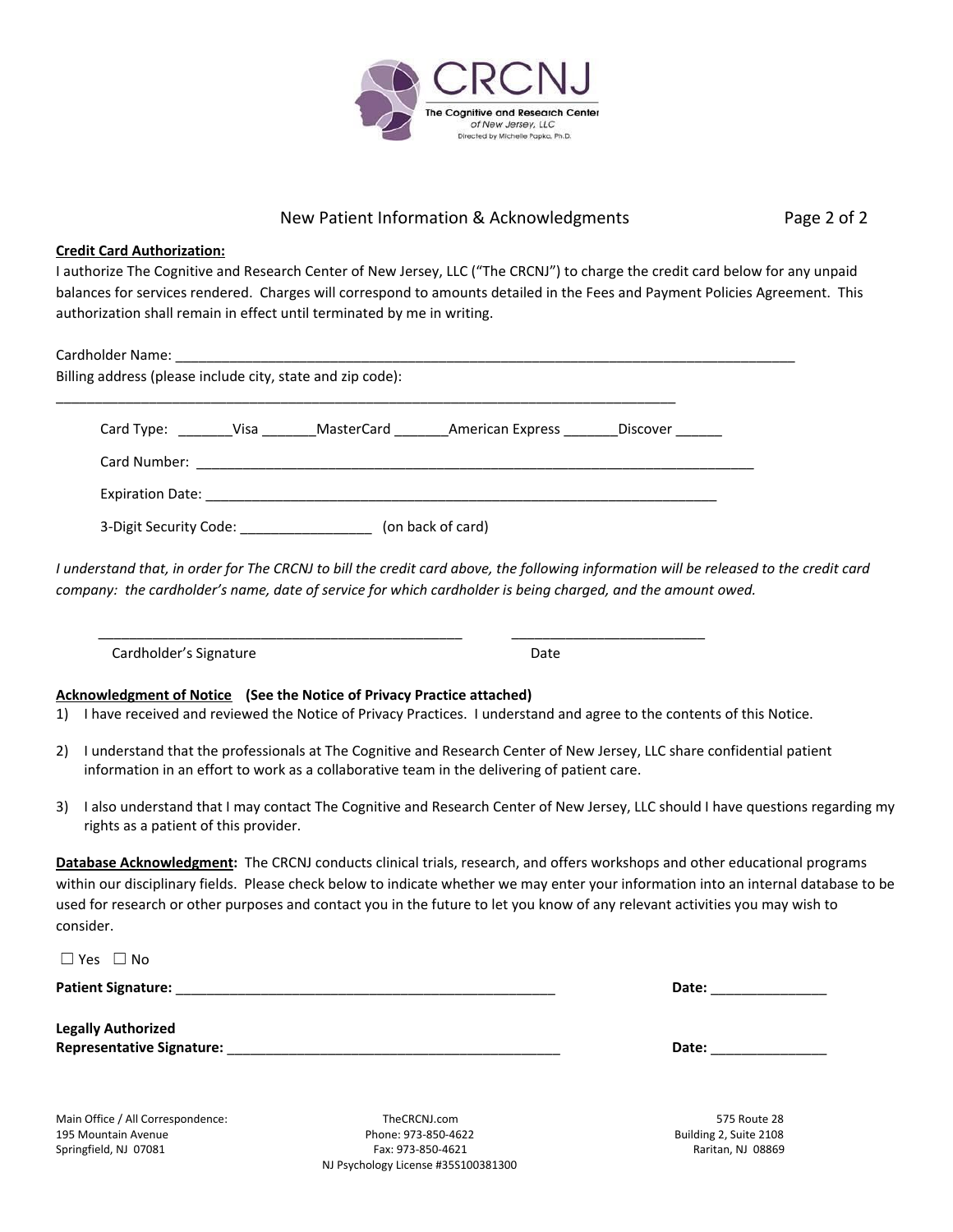

Office use only: documentation provided? Yes \_\_\_\_\_\_\_\_\_ No

POA \_\_\_\_\_\_\_\_\_\_\_\_\_\_\_\_\_ Health Proxy

Springfield, NJ 07081

Main Office / All Correspondence: TheCRCNJ.com 575 Route 28 and 575 Route 28 and 575 Route 28 and 575 Route 28<br>Building 2, Suite 2108 and 573-850-4622 and 573-850-4622 and 573-850-4622 195 Mone: 973-850-4622 Mone: 973-850-4622 Building 2, Suite 2108<br>Fax: 973-850-4621 Building 2, Suite 2108 NJ Psychology License #35S100381300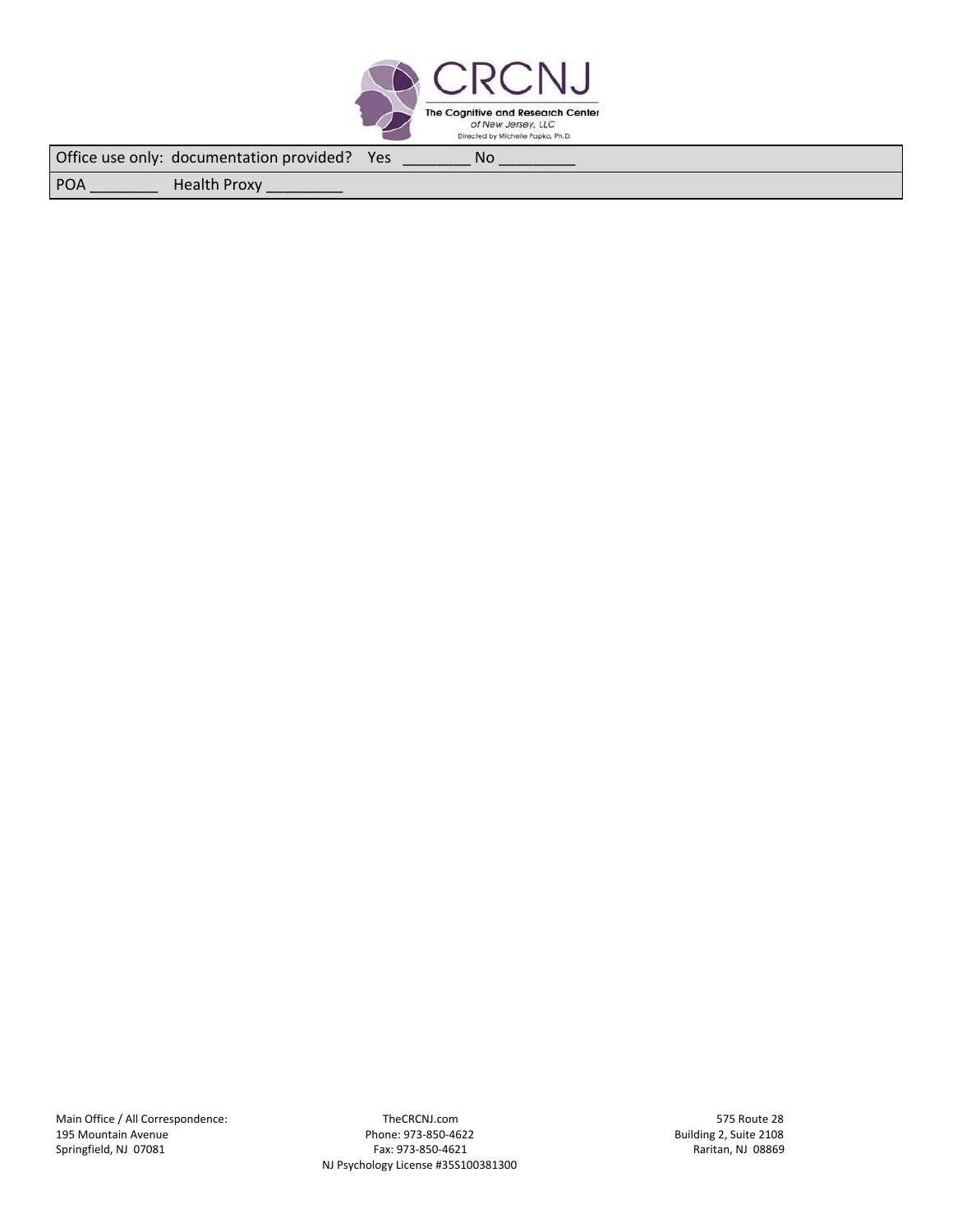

### **PSYCHOTHERAPY SELF-REPORT QUESTIONNAIRE**

| Please list any past or present medical conditions: |
|-----------------------------------------------------|

### **Current Medications:**

Please list any medications you are currently taking including over the counter medications, supplements and vitamins.

\_\_\_\_\_\_\_\_\_\_\_\_\_\_\_\_\_\_\_\_\_\_\_\_\_\_\_\_\_\_\_\_\_\_\_\_\_\_\_\_\_\_\_\_\_\_\_\_\_\_\_\_\_\_\_\_\_\_\_\_\_\_\_\_\_\_\_\_\_\_\_\_\_\_\_\_\_\_\_\_\_\_\_\_\_\_\_\_\_\_\_\_\_

\_\_\_\_\_\_\_\_\_\_\_\_\_\_\_\_\_\_\_\_\_\_\_\_\_\_\_\_\_\_\_\_\_\_\_\_\_\_\_\_\_\_\_\_\_\_\_\_\_\_\_\_\_\_\_\_\_\_\_\_\_\_\_\_\_\_\_\_\_\_\_\_\_\_\_\_\_\_\_\_\_\_\_\_\_\_\_\_\_\_\_\_\_

| Medication | <b>Start Date</b> | Reason for<br>Medication | Strength<br>(mg/ml) | Dosing<br>(frequency per day) |
|------------|-------------------|--------------------------|---------------------|-------------------------------|
|            |                   |                          |                     |                               |
|            |                   |                          |                     |                               |
|            |                   |                          |                     |                               |
|            |                   |                          |                     |                               |
|            |                   |                          |                     |                               |

 $\Box$  Please check here if there are additional medications and a complete list was provided separately.

Psychologist / Psychiatric History: Have you ever experienced or received treatment for?

|                | Yes | N <sub>0</sub> |                                                  | Yes | N <sub>0</sub> | <b>Describe</b> |
|----------------|-----|----------------|--------------------------------------------------|-----|----------------|-----------------|
| Depression     |     |                | Other                                            |     |                |                 |
| Anxiety        |     |                |                                                  |     |                |                 |
| Hallucinations |     |                | Currently seeing a Psychologist or<br>Therapist? |     |                | If yes, who?    |
| Delusions      |     |                | Currently seeing a Psychiatrist?                 |     |                | If yes, who?    |

 $\_$  , and the contribution of the contribution of the contribution of the contribution of the contribution of  $\mathcal{L}_\text{max}$  $\_$  , and the contribution of the contribution of the contribution of the contribution of the contribution of  $\mathcal{L}_\text{max}$  $\_$  , and the contribution of the contribution of the contribution of the contribution of the contribution of  $\mathcal{L}_\text{max}$ 

 $\_$  , and the contribution of the contribution of the contribution of the contribution of the contribution of  $\mathcal{L}_\text{max}$  $\_$  , and the contribution of the contribution of the contribution of the contribution of the contribution of  $\mathcal{L}_\text{max}$ 

Additional Relevant History**:** Please explain above including any psychiatric hospitalizations

Is there anything else you would like to add?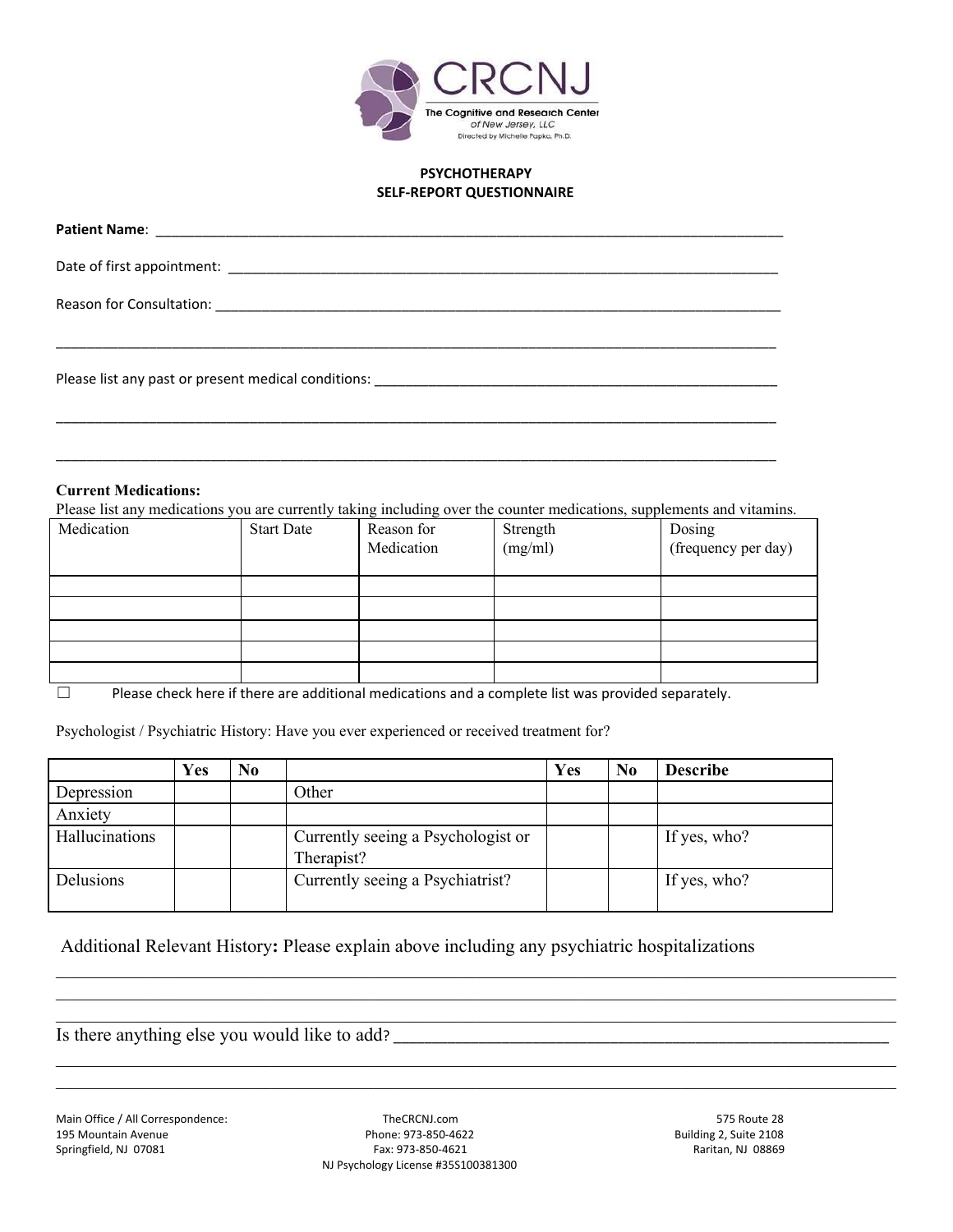

 $\_$  , and the contribution of the contribution of the contribution of the contribution of the contribution of  $\mathcal{L}_\text{max}$  $\_$  , and the contribution of the contribution of the contribution of the contribution of the contribution of  $\mathcal{L}_\text{max}$ 

## **Authorization Form for Protected Health Information (PHI)**

This form, when completed and signed by you, authorizes The Cognitive and Research Center of New Jersey, LLC ("The CRCNJ") to release Protected Health Information ("PHI") from your clinical record to the person you designate, and to obtain PHI from entities designated by you. **Please note, that, as per our** standard practice, we will automatically send a copy of the neuropsychological reports to the referring physician.

You have the right to revoke this authorization, in writing, at any time, by sending such written notification to our office address. However, your revocation will not be effective to the extent that we have taken action in reliance on the authorization, or if this authorization was obtained as a condition of obtaining insurance coverage and the insurer has a legal right to contest a claim.

Please complete the following:

I, \_\_\_\_\_\_\_\_\_\_\_\_\_\_\_\_\_\_\_\_\_\_\_\_\_\_\_\_\_\_\_\_\_\_\_\_\_\_\_\_\_\_\_\_\_\_\_\_\_\_\_\_\_\_\_\_\_\_\_\_\_\_\_\_\_\_\_\_\_\_authorize The Cognitive and Research Center of

New Jersey, LLC to

□ Release

□ Obtain

□ Discuss on an ongoing basis:

With the following individuals (please provide the name of the doctors or family members):

□ All Records

 $\square$  Specific records only (provide description of the information that you want disclosed. Your description should be as specific and detailed as possible.):\_\_\_\_\_\_\_\_\_\_\_\_\_\_\_\_\_\_\_\_\_\_\_\_\_\_\_\_\_\_\_\_\_\_\_\_\_\_\_\_\_\_\_\_\_\_\_\_\_\_\_\_\_\_\_\_\_\_\_\_\_\_\_\_\_\_\_\_\_\_\_\_\_\_\_\_\_\_\_\_\_\_\_\_\_\_\_\_\_\_\_\_\_\_\_\_\_\_\_\_\_\_

\_\_\_\_\_\_\_\_\_\_\_\_\_\_\_\_\_\_\_\_\_\_\_\_\_\_\_\_\_\_\_\_\_\_\_\_\_\_\_\_\_\_\_\_\_\_\_\_\_\_\_\_\_\_\_\_\_\_\_\_\_\_\_\_\_\_\_\_\_\_\_\_\_\_\_\_\_\_\_\_\_\_\_\_\_\_\_\_\_\_\_\_\_\_\_\_\_\_\_\_\_\_\_\_\_\_\_\_\_\_\_\_\_\_ \_\_\_\_\_\_\_\_\_\_\_\_\_\_\_\_\_\_\_\_\_\_\_\_\_\_\_\_\_\_\_\_\_\_\_\_\_\_\_\_\_\_\_\_\_\_\_\_\_\_\_\_\_\_\_\_\_\_\_\_\_\_\_\_\_\_\_\_\_\_\_\_\_\_\_\_\_\_\_\_\_\_\_\_\_\_\_\_\_\_\_\_\_\_\_\_\_\_\_\_\_\_\_\_\_\_\_\_\_\_\_\_\_\_ \_\_\_\_\_\_\_\_\_\_\_\_\_\_\_\_\_\_\_\_\_\_\_\_\_\_\_\_\_\_\_\_\_\_\_\_\_\_\_\_\_\_\_\_\_\_\_\_\_\_\_\_\_\_\_\_\_\_\_\_\_\_\_\_\_\_\_\_\_\_\_\_\_\_\_\_\_\_\_\_\_\_\_\_\_\_\_\_\_\_\_\_\_\_\_\_\_\_\_\_\_\_\_\_\_\_\_\_\_\_\_\_\_\_

I am requesting The CRCNJ to release/obtain this information for the following reasons:

 $\square$  At the request of the individual – (if you are a patient of The CRCNJ and you do not desire to state a specific purpose)

\_\_\_\_\_\_\_\_\_\_\_\_\_\_\_\_\_\_\_\_\_\_\_\_\_\_\_\_\_\_\_\_\_\_\_\_\_\_\_\_\_\_\_\_\_\_\_\_\_\_\_\_\_\_\_\_\_\_\_\_\_\_\_\_\_\_\_\_\_\_\_\_\_\_\_\_\_\_\_\_\_\_\_\_\_\_\_\_\_\_\_

\_\_\_\_\_\_\_\_\_\_\_\_\_\_\_\_\_\_\_\_\_\_\_\_\_\_\_\_\_\_\_\_\_\_\_\_\_\_\_\_\_\_\_\_\_\_\_\_\_\_\_\_\_\_\_ \_\_\_\_\_\_\_\_\_\_\_\_\_\_\_\_\_\_\_\_\_\_\_\_\_\_\_\_\_

 $\Box$  Other purpose (please specify)

This authorization shall remain in effect until:

 $\square$  Expiration date

□ Until further notice

The CRCNJ has collaborative, consultative relationships with Kurlan Specialized Neurology and Pelorus. Please check below if you wish to authorize The CRCNJ to release and/or obtain all records, including demographic paperwork that may be used across practices, to these entities. Please release all records, including forms, to:

\_\_\_\_ **Kurlan Specialized Neurology, LLC** \_\_\_\_ **Pelorus Elder & Behavioral Health**

I am aware of my right to confidential communications under psychologist -patient privilege. **I understand that my psychologist generally may not condition** services upon my signing an authorization unless the services are provided to me for the purpose of creating health information for a third party.

I understand that information used or disclosed pursuant to the authorization may be subject to re-disclosure by designated recipients and may no longer be protected by the HIPAA Privacy Rule. If authorizing the use or disclosure of psychotherapy notes, I understand that such authorization cannot be required as a condition of treatment, payment, enrollment, or eligibility for benefits.

Signature of Patient **Date** 

\_\_\_\_\_\_\_\_\_\_\_\_\_\_\_\_\_\_\_\_\_\_\_\_\_\_\_\_\_\_\_\_\_\_\_\_\_\_\_\_\_\_\_\_\_\_\_\_\_\_\_\_\_\_\_ \_\_\_\_\_\_\_\_\_\_\_\_\_\_\_\_\_\_\_\_\_\_\_\_\_\_\_\_\_ Print Name of Patient **Date of Birth** Date of Birth

Signature of Legal Guardian\* (Relationship) Signature of Legal Guardian based on the Date

\_\_\_\_\_\_\_\_\_\_\_\_\_\_\_\_\_\_\_\_\_\_\_\_\_\_\_\_\_\_\_\_\_\_\_\_\_\_\_\_\_\_\_\_\_\_\_\_\_\_\_\_\_\_\_ \_\_\_\_\_\_\_\_\_\_\_\_\_\_\_\_\_\_\_\_\_\_\_\_\_\_\_\_\_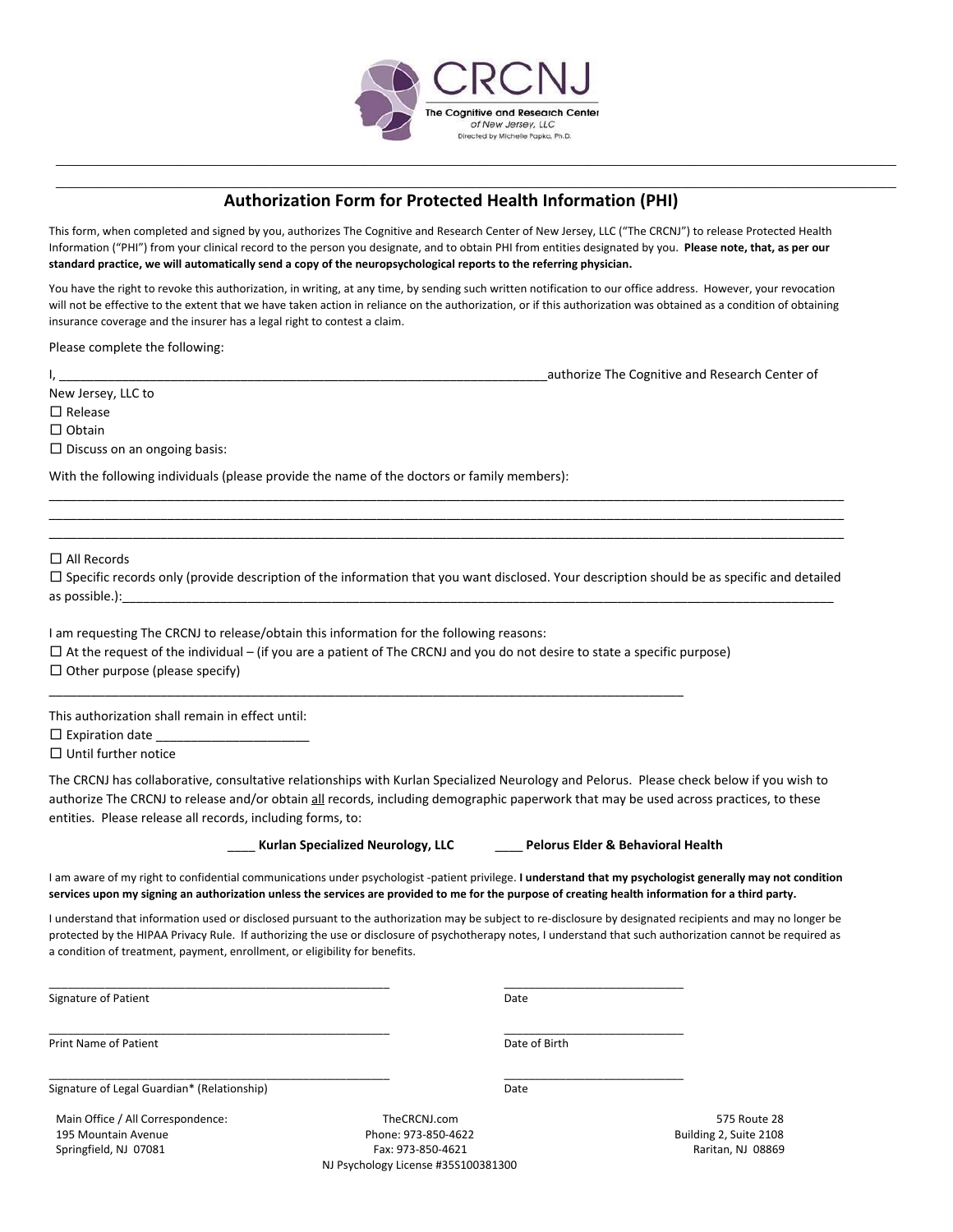

Print Name of Legal Guardian\* (Relationship)

\_\_\_\_\_\_\_\_\_\_\_\_\_\_\_\_\_\_\_\_\_\_\_\_\_\_\_\_\_\_\_\_\_\_\_\_\_\_\_\_\_\_\_\_\_\_\_\_\_\_\_\_\_\_\_

\*If the authorization is signed by a personal representative of the patient, a description and documentation of such representative's authority to act for the *patient must be provided*.

#### **Notice of Privacy Practices**

THIS NOTICE DESCRIBES HOW MEDICAL INFORMATION (INCLUDING PSYCHOLOGICAL INFORMATION) ABOUT YOU MAY BE USED AND DISCLOSED AND HOW YOU CAN GET ACCESS TO THIS INFORMATION. PLEASE REVIEW IT CAREFULLY.

The Cognitive and Research Center of New Jersey, LLC (The CRCNJ) refers to The CRCNJ and all employees/delegates.

#### **I. Uses and Disclosures for Treatment, Payment and Health Care Operations**

We may use and disclose your health information (PHI) for treatment, payment, and health care operations purposes without your written authorization. To help clarify these terms, here are some definitions:

*"PHI"* refers to information in your health record that could identify you.

*"Treatment"* is when we provide, coordinate or manage your health care and other services related to your healthcare. An example of treatment would be when we consult with another healthcare provider, such as your family physician or another psychologist. The professionals at The CRCNJ share confidential patient information in an effort to work as a collaborative team in the delivering of patient care.

*"Payment"* is when we may assist you in obtaining reimbursement for your healthcare. Examples of payment are if we disclose your PHI to your health insurer to help you obtain reimbursement for your healthcare or to determine eligibility or coverage or when payment is made by credit card. In order for The CRCNJ to bill the credit card company certain PHI will be released to obtain payment. In addition, The CRCNJ employs a legal collections process for unpaid balances. As outlined in The CRCNJ's Fees and Payment Policies, in such cases, certain PHI may be disclosed to a third party in order to obtain payment.

*"Healthcare Operations"* are activities that relate to the performance and operation of our practice. Examples of healthcare operations are quality assessment and improvement activities, business-related matters such as audits and administrative services, and case management and care coordination.

*"Use"* applies only to activities within The CRCNJ such as sharing, employing, applying, utilizing, examining, and analyzing information that identifies you.

*"Disclosure"* applies to activities outside of The CRCNJ, such as releasing, transferring, or providing access to information about you to other parties.

#### **II. Other Uses and Disclosures that Do Not Require Your Authorization**

We may use or disclose PHI without your authorization in the following circumstances:

**Child Abuse/Neglect:** If we have reasonable cause to believe that a child has been subject to abuse/neglect, we must report this immediately to the New Jersey Department of Children and Families.

**Adult and Domestic Abuse:** If we reasonably believe that a vulnerable adult is the subject of abuse, neglect, or exploitation, we may report the information to the county adult protective services provider.

**Health Oversight:** We may disclose your PHI for health oversight activities. For example, if the New Jersey State Board of Psychological or Medical Examiners issues a subpoena, we may be compelled to testify before the Board and produce your relevant records and papers. Other examples include disclosure of your PHI for audits or governmental investigations.

**Judicial or Administrative Proceedings and Law Enforcement Purposes:** In certain circumstances, we may disclose your PHI without your authorization for judicial or administrative proceedings, for example, in response to certain subpoenas or court order, or to defend a lawsuit against our practice. In circumstances in which we are legally required to obtain your authorization prior to such disclosure, we will not disclose your PHI until your authorization is obtained or we are otherwise legally permitted or required to do so. We also may be required to disclose your PHI without your authorization for certain law enforcement purposes, for example, disclosures for the reporting of certain types of wounds or physical injuries; disclosures to a law enforcement official's request for information for the purpose of identifying or locating a suspect, fugitive, material witness or missing person; or disclosures to a law enforcement official about an individual who is suspected to be a victim of a crime.

**Serious Threat to Health or Safety:** If you communicate to us a threat of imminent serious physical violence against a readily identifiable victim or yourself or the public and we believe you intend to carry out that threat, we must take steps to warn and protect. We also must take such steps if we believe you intend to carry out such violence, even if you have not made a specific verbal threat. The steps we take to warn and protect may include arranging for you to be admitted to a psychiatric unit of a hospital or other healthcare facility, advising the police of your threat and the identity of the intended victim, warning the intended victim or his or her parents if the intended victim is under 18, and warning your parents if you are under 18.

Based on the new amendment, originating from bill A1181, signed into law by Governor Phil Murphy *(along with 5 other gun control bills)* on June 13, 2018, we are required to notify the chief law enforcement officer or the Superintendent of State Police (if you reside in a municipality that does not have a full time police department), in addition to taking other appropriate courses of action (such as arrange for a hospitalization, notifying the victim or their parents, notifying the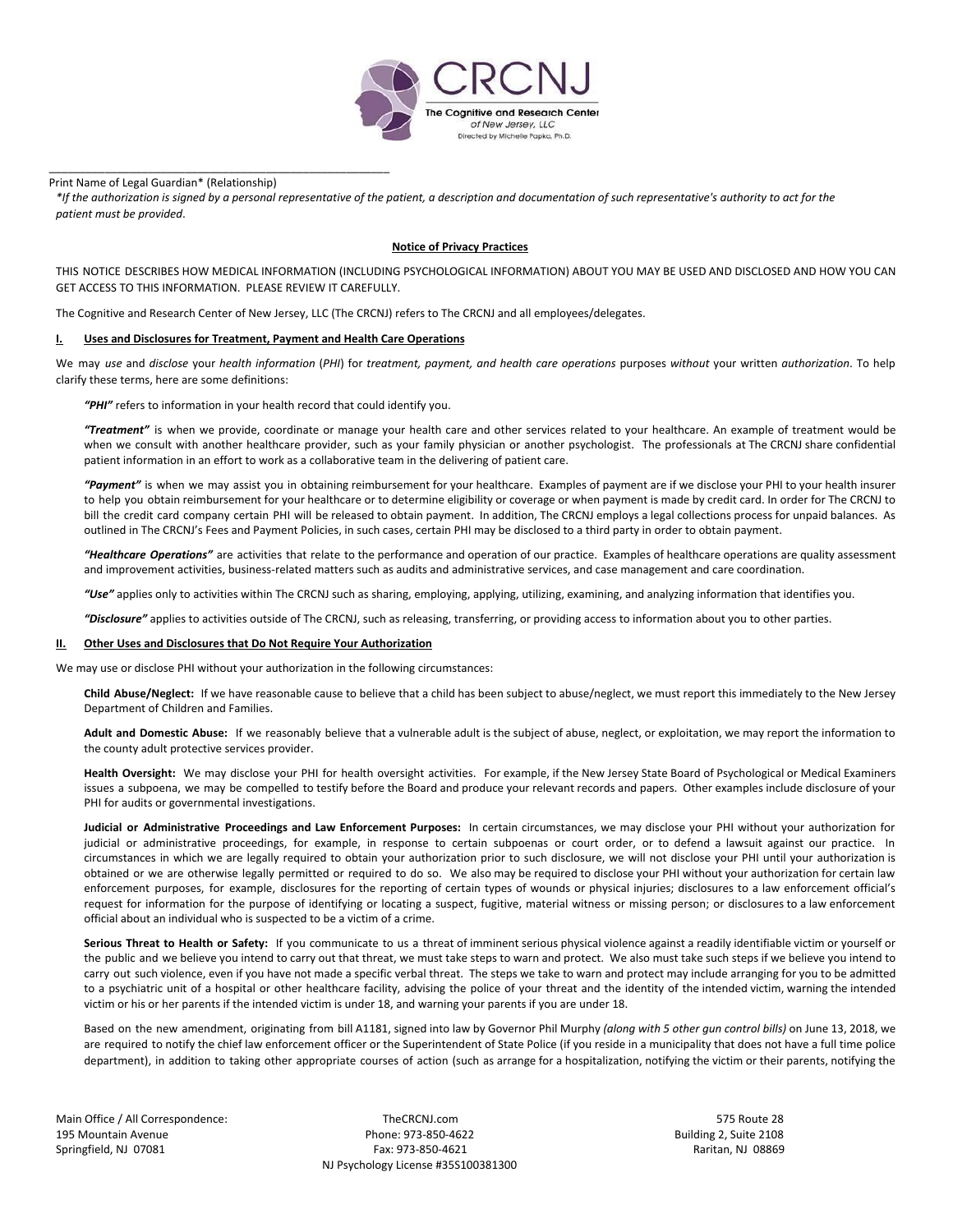

parents of a minor), if we felt that there was a "duty to warn" (a threat of imminent, serious physical violence against a readily identifiable individual or against yourself). In such cases, we will provide your name and other nonclinical identifying information to law enforcement authorities.

**Worker's Compensation**: If you file a worker's compensation claim, we may be required to release relevant information from your health records to a participant in the worker's compensation case, a reinsurer, the health care provider, medical and non-medical experts in connection with the case, the Division of Worker's Compensation, or the Compensation Rating and Inspection Bureau.

**Public Health Activities:** We may be required to report PHI about deaths, adverse events, and product defects to government officials in charge of collecting that information; to prevent, control, or report disease, injury or disability as permitted by law; to conduct public health surveillance, investigations and interventions as permitted or required by law; or to notify a person who has been exposed to a communicable disease or who may be at risk of contracting or spreading a disease as authorized by law.

**To Coroners or Funeral Directors:** We may provide coroners, medical examiners and funeral directors PHI relating to an individual's death, as permitted or required under state law.

**For Specific Government Functions:** We may disclose PHI of military personnel and veterans in certain situations. We also may disclose PHI for national security and intelligence activities.

**Appointment Reminders and Health-Related Benefits or Services:** We may use PHI to provide appointment reminders or give you information about treatment alternatives, or other health care services or benefits we offer. Please let us know if you do not wish to have us contact you for these purposes, or if you would rather we contact you at a different telephone number or address.

There may be additional disclosures of PHI that we are required or permitted by law to make without your consent or authorization, however the disclosures listed above are the most common.

#### **III. Incidental Uses and Disclosures and Business Associates**

Certain other uses and disclosures of your PHI may be made without obtaining your authorization, including the following:

**Incidental Uses and Disclosures:** Incidental uses and disclosures of information may occur. An incidental use or disclosure is a secondary use or disclosure that cannot reasonably be prevented, is limited in nature, and that occurs as a by-product of an otherwise permitted use or disclosure. However, such incidental uses or disclosure are permitted only to the extent that we have applied reasonable safeguards and do not disclose any more of your PHI than is necessary to accomplish the permitted use or disclosure. For example, discussions about a patient that are made by staff within our office that might be overheard by persons not involved in the person's care would be permitted, so long as we have applied reasonable safeguards intended to prevent others from overhearing such discussions.

**Business Associates:** We may engage certain persons or companies to perform certain of our functions on our behalf and we may disclose certain health information to these persons or companies. For example, we may share certain PHI with a billing company or computer consultant to facilitate our health care operations or payment for services provided in connection with your care, or we may disclose PHI to our accountants or attorneys for the services they provide to us. We will require our business associates to enter into an agreement to keep your PHI confidential and to abide by certain terms and conditions.

#### **IV. Uses and Disclosures Requiring an Opportunity to Agree or Object**

In certain circumstances, we may disclose your PHI to a family member, friend or other person you advise us is involved in your health care or payment for your health care, unless you object. In such instances, the PHI will be limited to PHI directly relevant to that individual's involvement in your health care or payment for your health care, unless you sign an authorization form permitting a broader disclosure.

#### **V. SPECIAL RULE REGARDING PSYCHOTHERAPY NOTES**

Notwithstanding any of the foregoing to the contrary, we will obtain your authorization *for all uses and disclosures of psychotherapy notes*, except the following:

- Use by the originator of the psychotherapy notes for treatment;
- Use or disclosure by our practice for our own training programs in which students, trainees, or practitioners in mental health learn under supervision to practice or improve their skills in group, joint, family or individual counseling;
- Use or disclosure by our practice to defend itself in a legal action or other proceeding brought by you or on your behalf;
- A use or disclosure that is required by the Secretary of the Department of Health & Human Services to investigate or determine our compliance with HIPAA; a use or disclosure that is required by law; a use or disclosure required to be made to a health oversight agency with jurisdiction over the originator of the psychotherapy notes; a disclosure to a coroner or medical examiner for the purpose of identifying a deceased person, determining a cause of death, or other duties as authorized by law; or disclosure if we believe, in good faith, the disclosure is necessary to prevent or lessen a serious and imminent threat to the health or safety of a person or the public, and (i) is to the person or persons reasonably able to prevent or lessen the threat, including the target of the threat, or (ii) is necessary for law enforcement authorities to identify or apprehend an individual (a) because of a statement by an individual admitting to participation in a violent crime that we reasonably believe may have caused serious physical harm to the victim; or (b) where it appears from all the circumstances that the individual has escaped from a correctional institution or from lawful custody.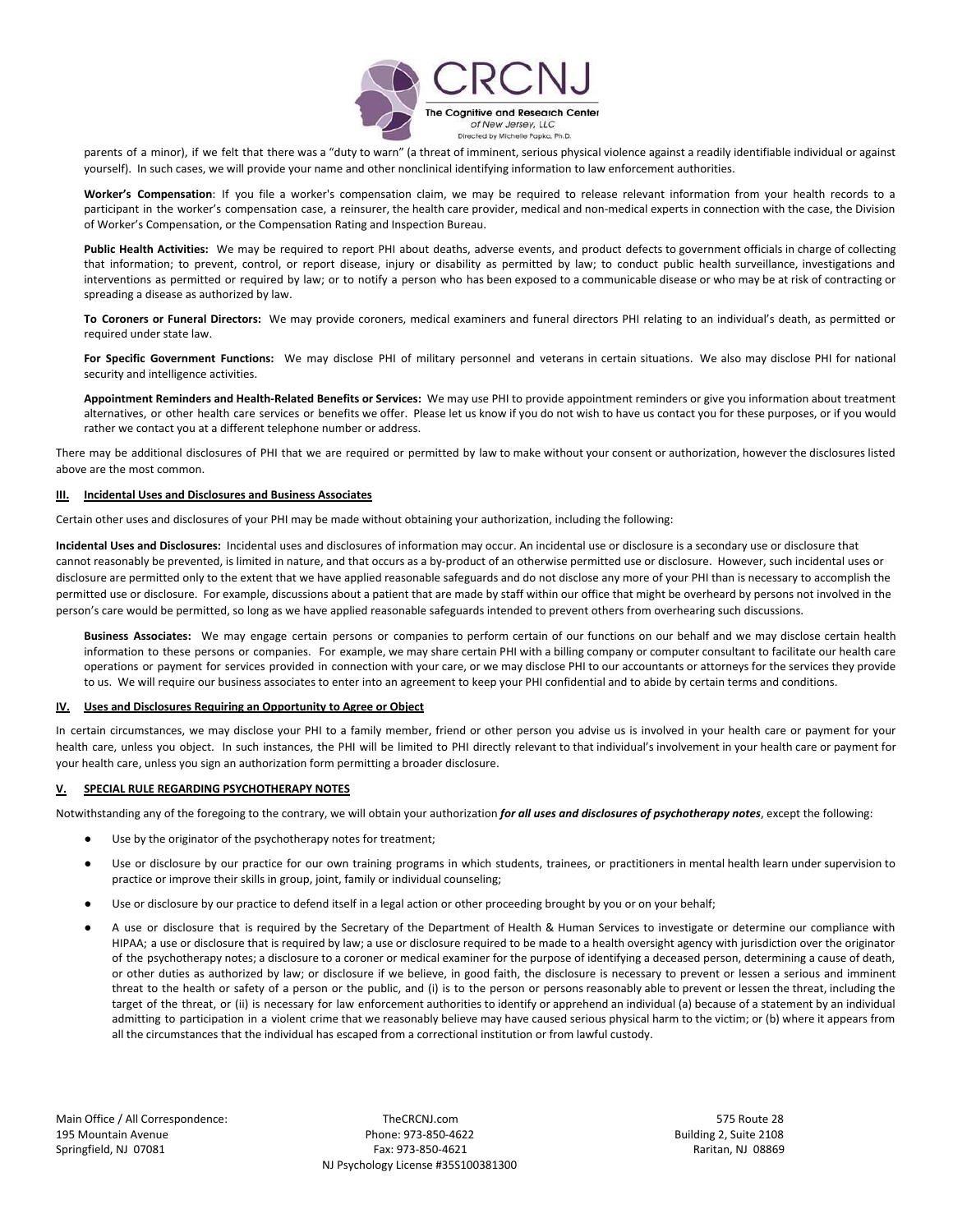

#### **VI. Uses and Disclosures Requiring Authorization**

Other than as stated herein, we will not disclose your PHI without your written authorization. You can later revoke your authorization in writing except to the extent that we have taken action in reliance upon the authorization.

**Marketing Communications:** We will obtain your written authorization prior to using or disclosing your PHI for marketing purposes, such as communicating with you about a product or service in order to encourage you to purchase or use such product or service. However, your written authorization is not required for the following activities:

- We (or a business associate on our behalf) may send you refill reminders or otherwise communicate with you about a drug or biologic that is currently being prescribed for you. If any compensation we may receive from a third party for doing so is more than an amount reasonably related to the costs of making such communications, we will obtain your authorization prior to such reminders or communications.
- We may communicate with you regarding your treatment, including case management or care coordination for you, or to direct or recommend alternative treatments, therapies, health care providers or settings of care. However, if we receive compensation from any third party in exchange for such communications, we will obtain your written authorization prior to such communications.
- We may provide marketing materials to you in a face-to-face encounter, such as when you are in the office for an appointment.
- We may provide to you a promotional gift of nominal value.

**Sale of PHI:** We will disclose your PHI in a manner that constitutes a sale only upon receiving your prior authorization. Sale of PHI does not include a disclosure of PHI: for public health purposes; for research; for treatment and payment purposes; for the sale, transfer, merger or consolidation of all or part of our business and for related due diligence activities; to the individual; required by law; for any other purpose permitted by and in accordance with HIPAA.

#### **VII. USES AND DISCLOSURES FOR RESEARCH PURPOSES**

The CRCNJ may use and disclose PHI for research purposes with individual authorization, or without individual authorization under limited circumstances, as described below.

**Research Use/Disclosure Without Individual Authorization:** We may use or disclose a research participant's PHI without individual authorization only in one of the following circumstances:

- When we have obtained documentation that an alteration or waiver of the research participants' authorization for use or disclosure of information about them for research purposes has been approved by an Institutional Review Board (IRB) or Privacy Board.
- When we have obtained representations from the researcher, either in writing or orally, that the use or disclosure of the PHI is solely to prepare a research protocol or for similar purposes preparatory to research, that the researcher will not remove any PHI from The CRCNJ, and representation that PHI for which access is sought is necessary for the research purpose. This provision might be used, for example, to design a research study or to assess the feasibility of conducting a study.
- When we have obtained representations from the researcher, either in writing or orally, that the use or disclosure being sought is solely for research on the PHI of decedents, that the PHI being sought is necessary for the research, and, at the request of The CRCNJ, documents of the death of the individuals about whom information is being sought.
- When a data use agreement, which meets the requirements of applicable law, is entered into by both The CRCNJ and the researcher, pursuant to which The CRCNJ may disclose a limited data set to the researcher for research, public health, or health care operations. A limited data set excludes specified direct identifiers of the individual or of relatives, employers, or household members of the individual.

**Research Use/Disclosure With Individual Authorization:** We may also use or disclose a research participant's PHI for research purposes when a research participant authorizes the use of disclosure of information about him or herself. A research participant's authorization will typically be sought for most clinical trials and some records research. Unlike other authorizations, an authorization for a research purpose may state that the authorization does not expire, that there is no expiration date or event, or that the authorization continues until the "end of the research study". An authorization for the use or disclosure of PHI for research may be combined with a consent to participate in the research, or with any other legal permission related to the research study.

**Accounting for Research Disclosures:** As a research participant, you have the right to receive an accounting from The CRCNJ of certain disclosures of PHI made by The CRCNJ. This accounting must include disclosures of PHI that occurred during the six years prior to your request for an accounting, or since the applicable HIPAA compliance date (whichever is sooner), and must include specified information regarding each disclosure. Certain types of disclosures that are exempt from this accounting requirement, as follows:

- Research disclosures made pursuant to an individual's authorization;
- Disclosures of the limited data set to researchers with a data use agreement.

#### **VIII. Legal Representatives and Minors**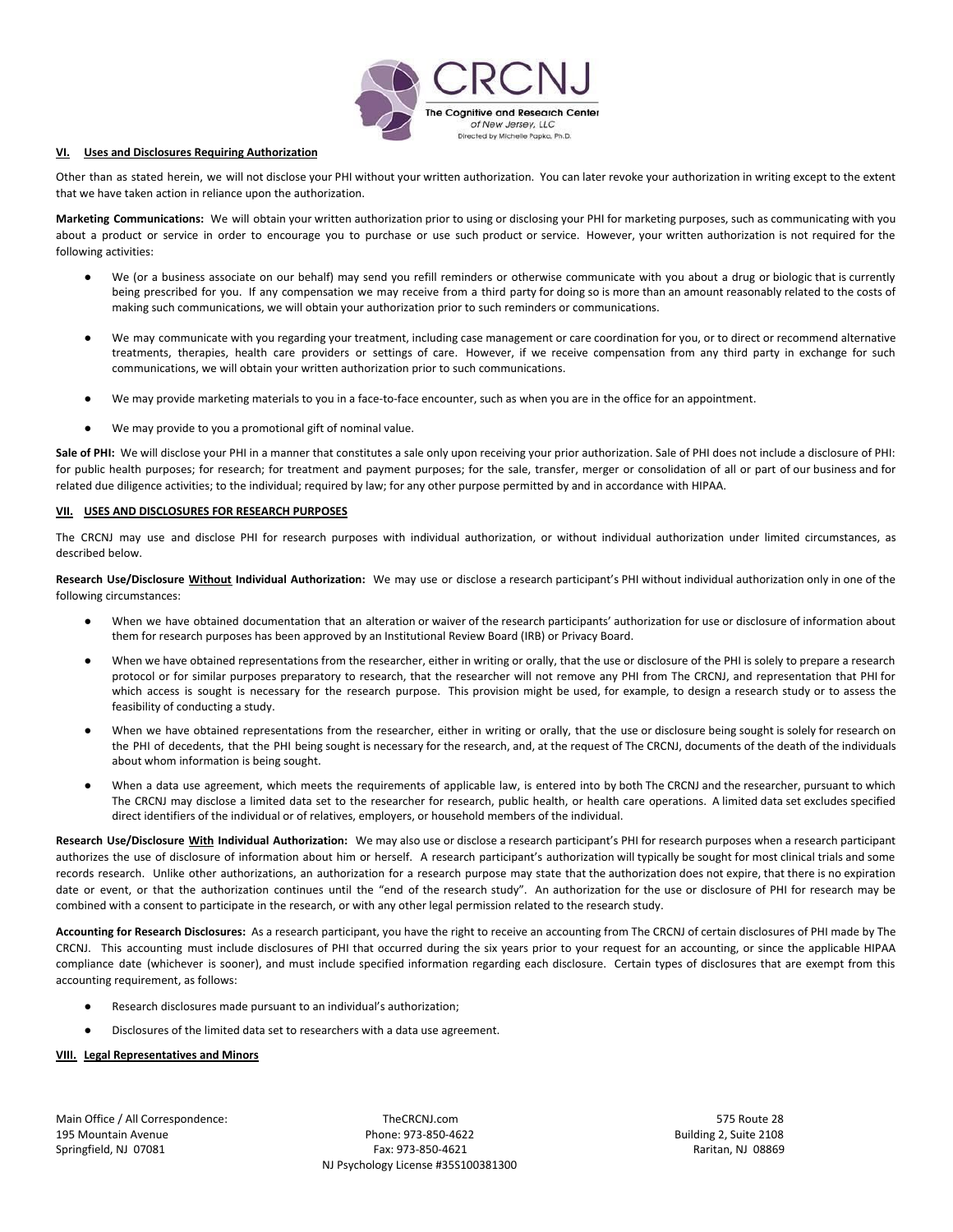

We may disclose your PHI to your legal representative or your legal representative may authorize the use and disclosure of your PHI, with certain exceptions. Examples of legal representatives include the parents of a minor child (under the age of 18), the guardian of a minor child or incapacitated person, or the estate representative (administrator or executor) of a decedent's estate.

With respect to minors, there are exceptions to the above. In the following instances, the minor has the right to make decisions concerning the use and disclosure of the minor's PHI relating to a particular health care service in the same manner as an adult:

A minor has the authority to act on his/her own (as his/her own personal representative), with respect to a health care service, if:

- The minor consents to the health care service. There are certain circumstances under state law where a minor may consent to treatment, without obtaining parental or guardian consent. In such situations, and if the minor has not requested that the parent or guardian act as his/her personal representative, the minor has the right to control and authorize use and disclosure of such PHI in the same manner as an adult.
- The minor may lawfully obtain such health care service without the consent of a parent or guardian, and the minor, a court, or another person authorized by law consents to such health care service. In such situations, the minor has the right to control and authorize the use and disclosure of such PHI in the same manner as an adult.
- A parent or guardian assents to an agreement of confidentiality between our practice and the minor with respect to such health care service. In such situations, the minor has the right to control and authorize the use and disclosure of such PHI in the same manner as an adult.

Note that the parent or guardian of a minor child will act as the personal representative of the minor child with respect to PHI relating to other health care services.

#### **IX. Patient's Rights Under HIPAA**

*Right to Request Restrictions* –You have the right to request restrictions on certain uses and disclosures of protected health information about you. However, we are not required to agree to a restriction you request. Further, you may not limit the uses and disclosures we are legally required to make. Notwithstanding the foregoing, you have the right to ask us to restrict the disclosure of your PHI to your health plan for a service we provide to you where you have directly paid us (out of pocket, in full) for that service, in which case we are required to honor your request. If we accept your request, we will put any limits in writing and abide by them except in emergency situations. Under certain circumstances, we may terminate our agreement to a restriction.

Right to Receive Confidential Communications by Alternative Means and at Alternative Locations - You have the right to request and receive confidential communications of PHI by alternative means and at alternative locations. (For example, you may not want a family member to know that you are seeing us. Upon your request, we will send your bills to another address.)

*Right to Inspect and Copy* – You have the right to inspect or obtain a copy (or both) of PHI in our health and billing records used to make decisions about you for as long as the PHI is maintained in the record, except for psychotherapy notes or information compiled for legal proceedings. We may deny your access to PHI under certain circumstances, but in some cases, you may have this decision reviewed. In most circumstances, we must act on your request within thirty (30) days. On your request, we will discuss with you the details of the request and denial process.

*Right to Amend* – You have the right to request an amendment of PHI for as long as the PHI is maintained in the record. We may deny your request, but we will tell you why within sixty (60) days of your request. On your request, we will discuss with you the details of the amendment process.

*Right to an Accounting* – You generally have the right to receive an accounting of disclosures of PHI for which you have neither provided consent nor authorization (as described in Section III of this Notice). We must act on your request for an accounting within sixty (60) days of your request. On your request, we will discuss with you the details of the accounting process.

*Right to a Paper Copy* – You have the right to obtain a paper copy of this Notice of Privacy Practices from us upon request, even if you have agreed to receive the notice electronically.

Right to Receive Notice of a Breach of Unsecured PHI - You have the right to receive notification of a breach of your unsecured PHI by us, or by our business associates, which we discover.

#### **X. Duty to Safeguard your PHI:**

We are required by law to maintain the privacy of PHI and to provide you with a notice of our legal duties and privacy practices with respect to PHI. We are required to abide by the terms of our Notice of Privacy Practices currently in effect.

We reserve the right to change the terms of this Notice of Privacy Practices and our privacy policies at any time. Any changes will apply to the PHI we already have. Whenever we make an important change to our policies, we will promptly change this notice and post a new notice in public areas of our offices. You can also request a copy of this notice from our office at any time and can view a copy of this notice on our Web site at <https://thecrcnj.com/resourcesfor-patients/>

#### **XI. Questions and Complaints**

If you have questions about this notice, disagree with a decision we make about access to your records, or have other concerns about your privacy rights, you may contact The CRCNJ at (973) 850-4622.

If you believe that your privacy rights have been violated and wish to file a complaint with The CRCNJ, you may send your written complaint to The Cognitive and Research Center of New Jersey, LLC, 195 Mountain Avenue, Springfield, NJ 07081.